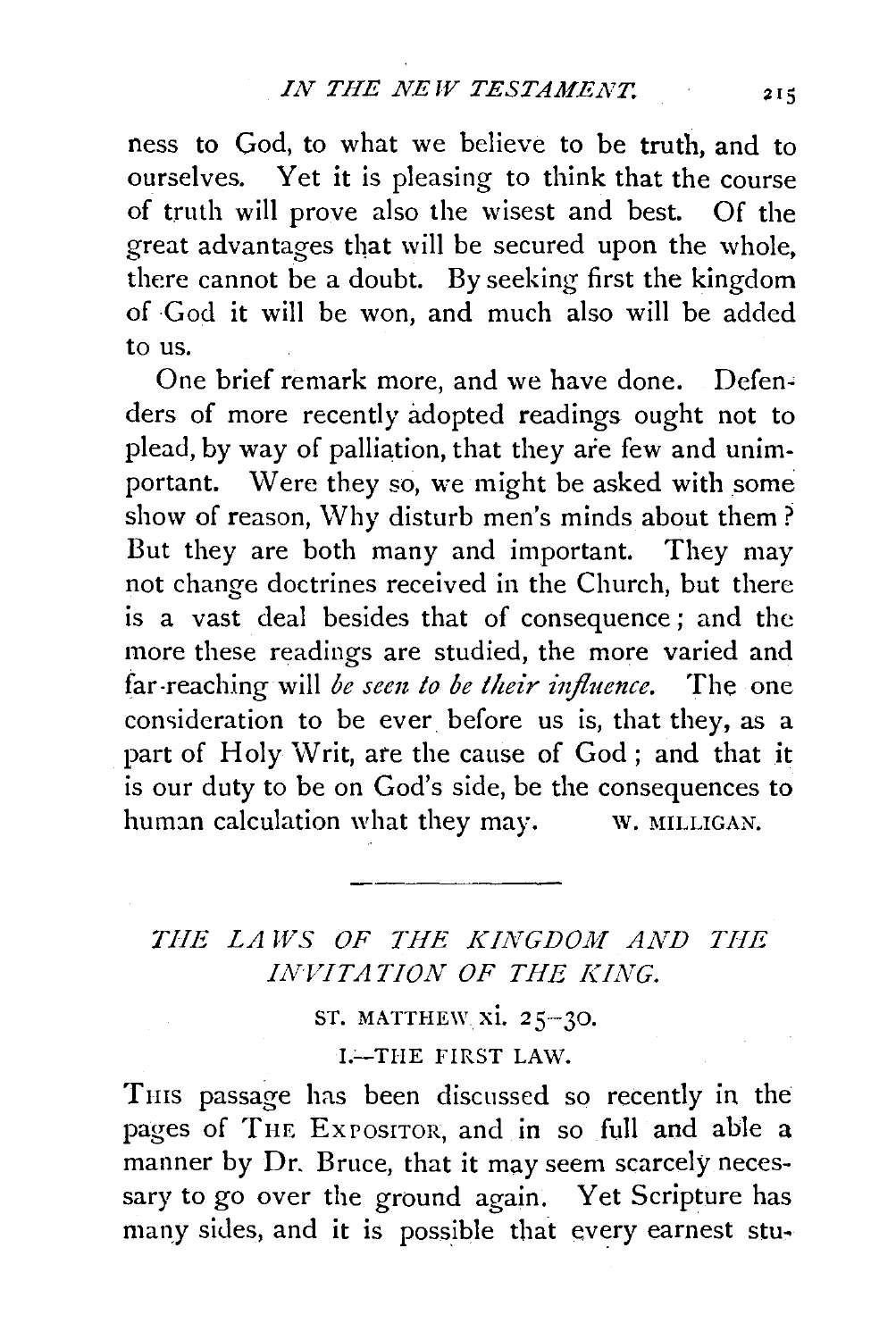dent looks at it in a different light, catches here and there a glimpse of the varied surface which others have failed to notice, and thus may contribute something further to its elucidation. It is with this conviction that I venture to add one or two suggestions to the interpretation of this most interesting passage.

My remarks will be addressed chiefly to the relation in which the three main clauses of the passage stand one to another, because, so far as I have observed, expositors have not directed sufficient attention to this point. It may, of course, be said that in the parallel passage of St. Luke, the relation does not exist, the Gracious Invitation is wanting, and we are not warranted therefore in assuming any original connection between our Lord's words in Verses 25-27 and the Invitation which follows. As St. Matthew has placed the utterance of the words on a different occasion from that in which they are found in St. Luke, so he may have joined tegether words which were not originally joined together in the mouth of the Speaker.

And yet, I believe each part of the passage loses by a severance between the two. The contrast, the paradox, is not only striking, it is profoundly true, profoundly instructive. The Invitation would lose immensely in impressiveness if severed from the words going before. The words going before catch a softer tint, a light as of sunset on the austere grandeur of mountain summits, from the Invitation which follows. We have here that blending of majesty and meekness, that wonderful union of the Divine and the human which stamps our Lord's words with a character perfectly unique, and which is the absolutely necessary condition of any true Revelation from God to man.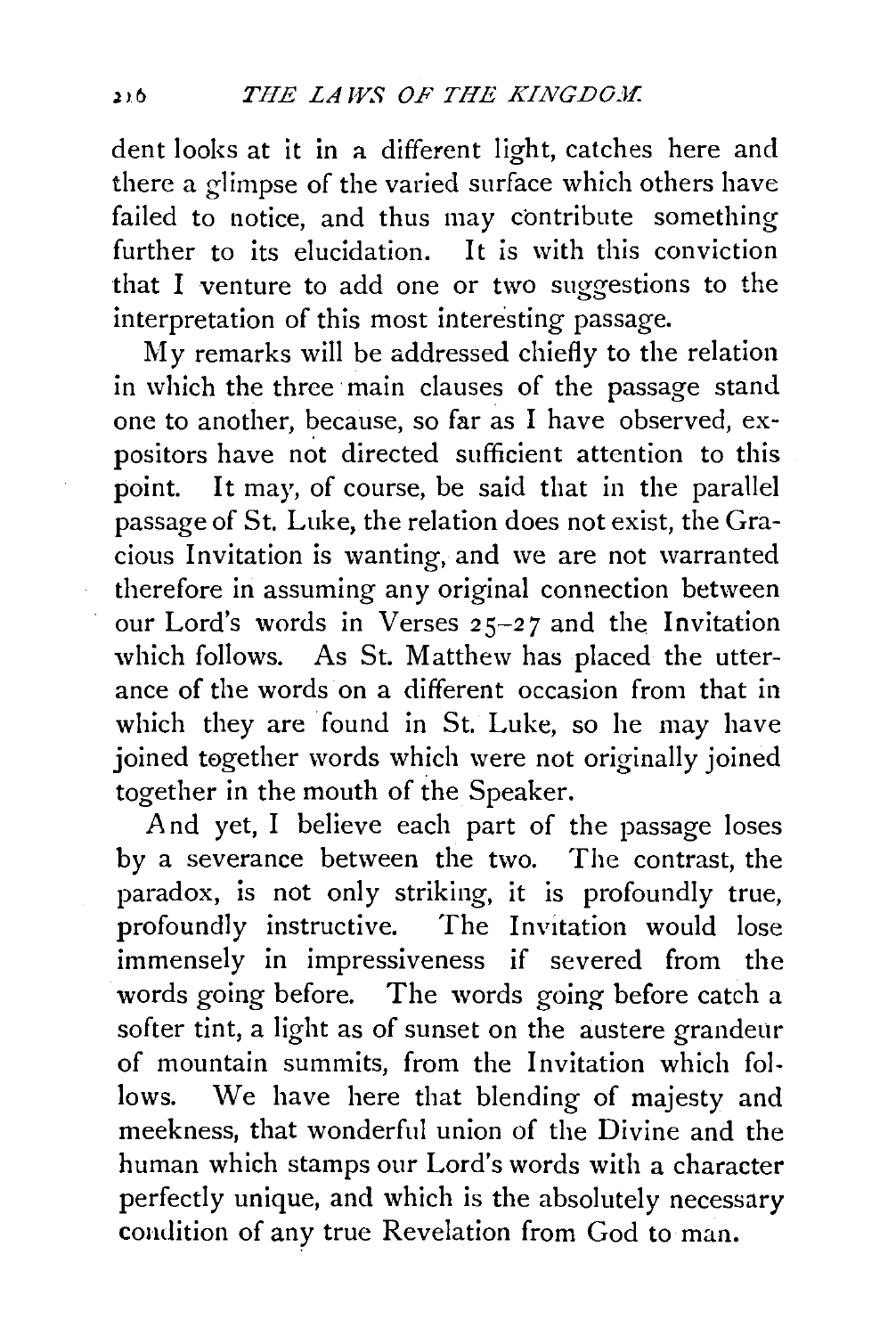But to come more closely to the links of thought by which the whole is riveted together. We have in this passage, first, the laws of the kingdom, and then the invitation of the King. This is briefly the relation between the two parts of the passage. So far from being contradictory or discordant, they are bound together by the principle of an inner harmony. The first law declares the condition on which alone the Revelation of God can be received : " I thank thee that thou hast hid these things from the wise and prudent, and hast revealed them unto babes:" The revelation is made to humility. The second law expresses the nature and the method of the revelation : "All things are delivered unto me of my Father: and no one knoweth the Son but the Father; neither knoweth any one the Father but the Son, and he to whomsoever the. Son willeth to reveal him." The revelation is made only through Christ. Then follows the Invitation, corresponding exactly to these conditions : made, ( 1) not to the self-sufficiency of man, but to his need, and the confession of that need ; made by One who is meek and lowly in heart,-thus explaining and interpreting the first la\v; and made (2) with a promise of rest to those, and those only, who take upon them Christ's yoke, and learn of Him, thus confirming the second law, that they only attain to the knowledge of God who attain to it through Christ.

1. The first law, then, of the kingdom is this, that God's Revelation of Himself is addressed, not to man's pride, but to his humility ; not to the intellect arrogantly asserting itself, but to the childlike heart, the open unprejudiced spirit which is willing to receive what God gives, instead of dictating to Him the terms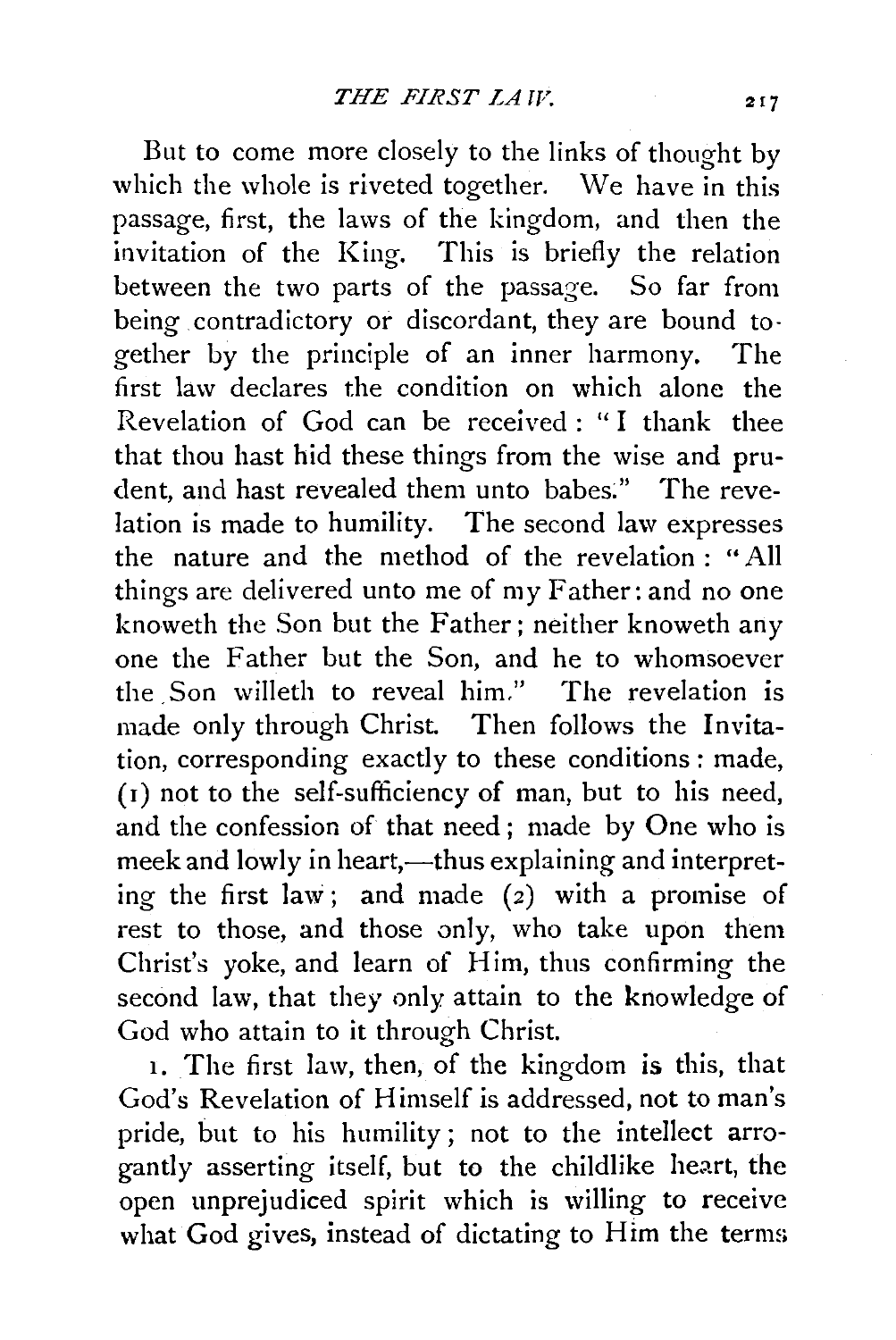on which it shall be given; not to those who are wise in their own eyes and understanding in their own sight, but to those who are ready to become fools that they may be wise,-to children

> crying for the light, And with no language but a cry.

In speaking of this as the first *law* of Christ's kingdom, I do so emphatically and purposely. For these words, and words like these in the Gospel, have been strangely perverted. They have been treated, not as the expression of a Divine order, but as the expression of a supreme arbitrary Will. They have been interpreted as if that which called forth our Lord's joy and thankfulness was not the moral beauty of a law, but the exercise of an inscrutable power. " *Thou* hast hidden." Is not that, it is said, a sovereign act, before which we must bow our heads in unquestioning awe? Is it not plain that God has determined "by his counsel secret to us" to shut out certain persons from the knowledge of his truth? He chooses whom He will, He leaves others to their fate, which is the same thing as passing on them the sentence of perdition, " Quos ergo præterit reprobat." So men have piously argued, thinking to exalt God by representing Him as an absolute Master, who " will not give an account of any of his matters."

And yet, how is it possible to believe, in face of the large and loving Invitation which follows, that our Lord could have rejoiced because certain persons had been smitten with a moral biindness which excluded them from his kingdom? The words "Thou hast hidden," must admit of, must require, an explanation consistent with the invitation. The key to that expla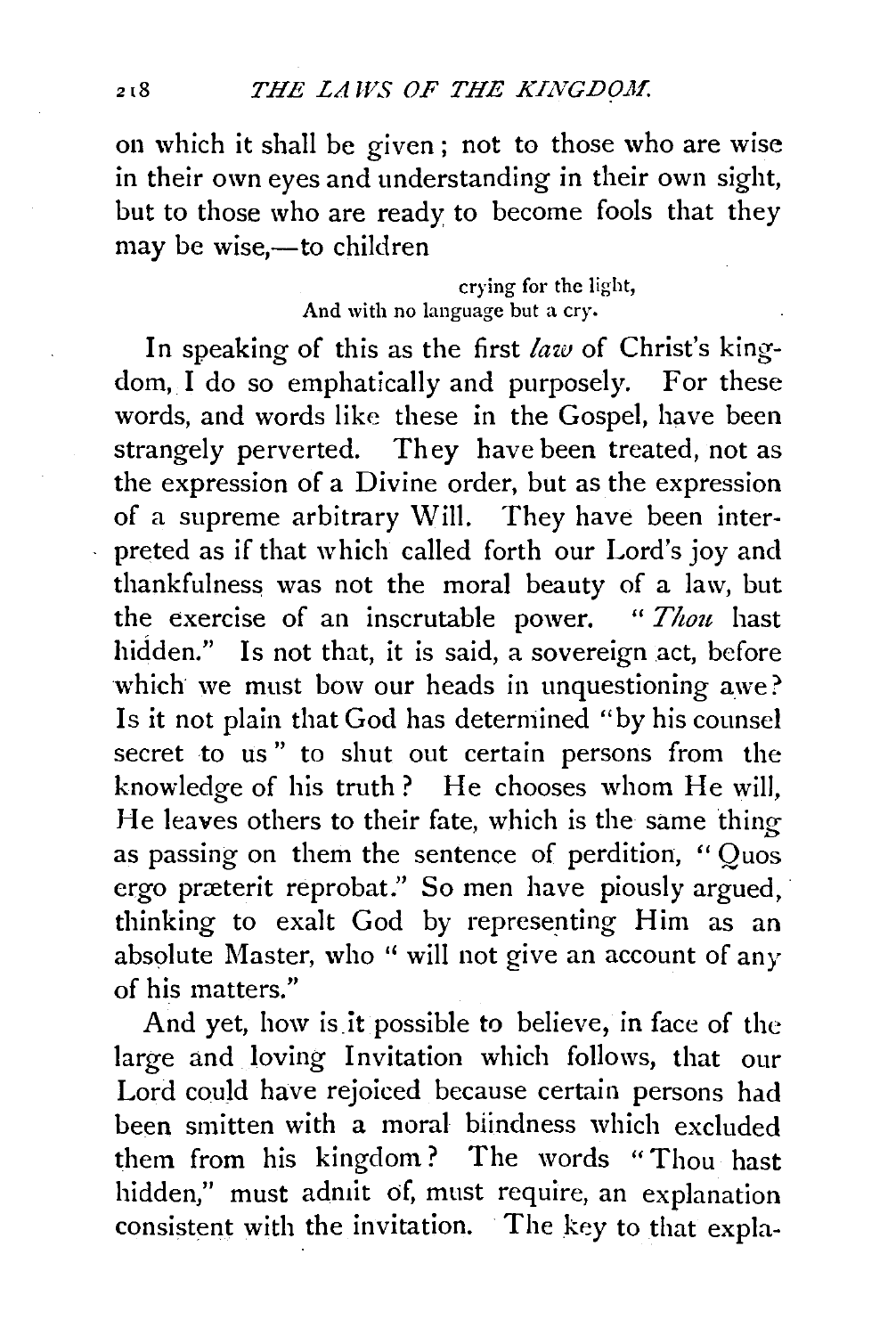nation is given in the name by which our Lord addresses the Father. "I thank thee, 0 Father, *Lord of heaven and earth.*" The Father whom He thus invokes, is Lord of the kingdom of nature as well as of the kingdom of grace, and the principles of his administration must be the same in both. In both He rules by laws which are the expression of his righteousness. The moral order and the physical order are correlated, and the beauty of each is to be discerned by the same method. We rejoice to acknowledge and to trace the order in the realm of nature ; we are never tired of insisting upon it; we have almost said of the physical laws of the universe, " These be thy gods, O Israel, which brought thee up out of the land of Egypt." Why do we hesitate and stumble when the moral order is in question ? It is as certain that man's life, his temper, his spirit, his conduct are under the control of law, as it is that the material bodies of the universe are under the control of law. Whilst, therefore, every action of man is free, every action is tending. by virtue of the great moral laws of his being, to certain results. And hence it is often a matter of indifference, so far as the result is concerned, whether we speak of it as the consequence of the man's own action, or whether we ascribe it to the law of God's appointment, that is, to God Himself. So Scripture tells us that God hardened Pharaoh's heart, and that Pharaoh hardened his own heart. Both statements are equally true. God hardened Pharaoh's heart. \Vas that an arbitrary punishment, or was it the result of the moral constitution of things ? God's will is and must be a righteous will. God lays a command upon Pharaoh, and, instead. of subduing, it irritates and provokes him ; it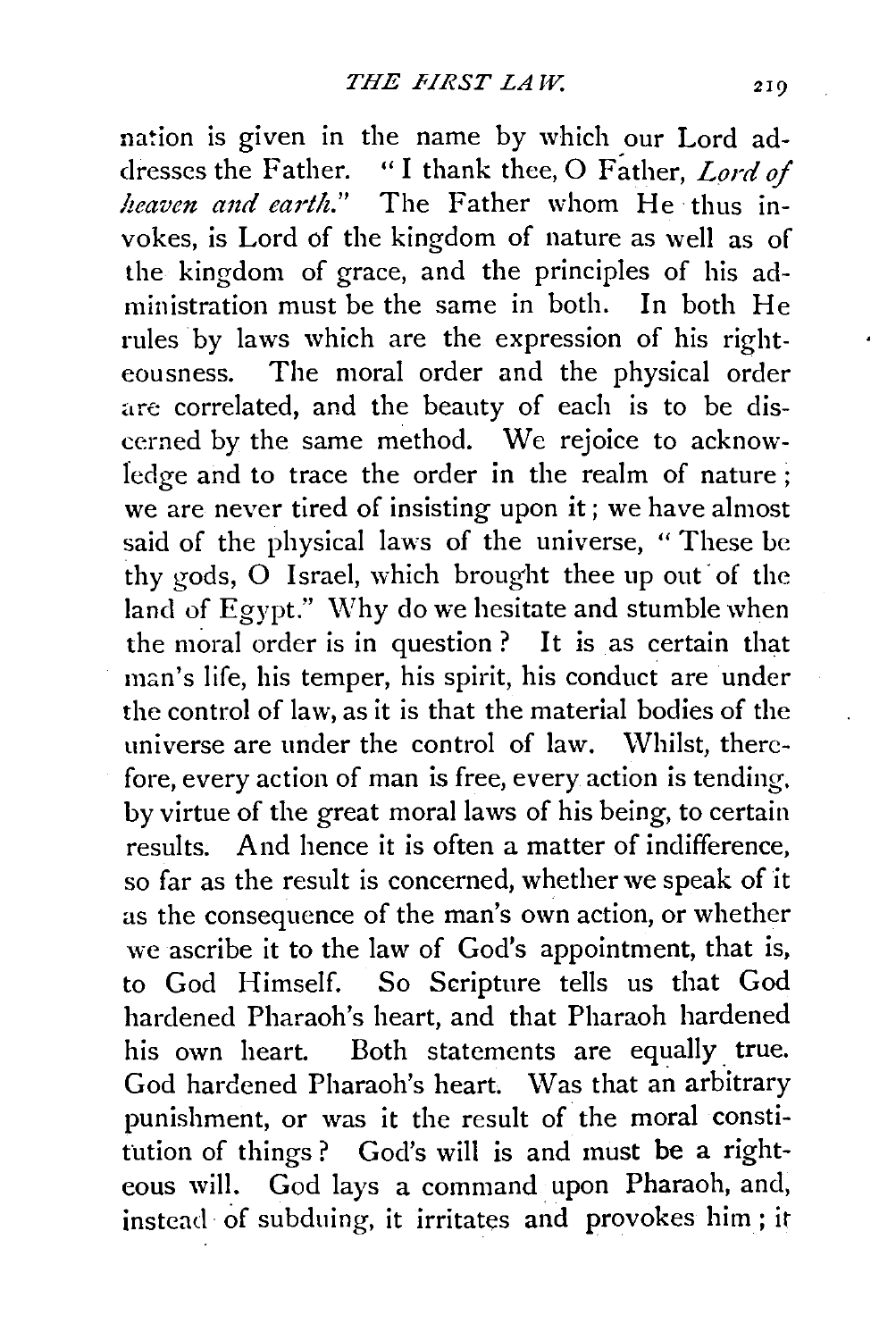stirs up all that is worst in his nature; he fights against God. The sin brings with it, like all sin, its repeated chastisement; but the chastisement does not produce moral reformation. And, according to the law of all chastisements, failing to reform it hardens. The resistance becomes more determined and desperate : the heart grows harder. That is the result of all thwarting of the will of God. It must be the result, precisely because his will is a righteous will. The hardening, then, of Pharaoh's heart, or of any man's heart, is the result no doubt of a man's own temper, of his obstinate self-will: he hardens his own heart. But that self-will frets and chafes and struggles against the One supremely righteous Will; it is at variance with and in conflict with the moral order of the universe. You may therefore say, looking at it from the other, the Divine, side of the question, that the Will of God occasions the evil, that inasmuch as his Will rules the universe, and the constitution of man is his work, He hardens the heart.

Precisely so it is, as regards the law which our Lord recognizes here, The first condition of God's selfrevelation is that it is made to humility. The " wise and the understanding" cannot by their wisdom and their understanding, find out God: If they make the attempt they fail; it is contrary to God's eternal law; they are fighting against God. From such men *God*  has hidden these things. Is that an arbitrary law, an unreasonable law? Is it not the law of the acquisition of all knowledge ? What has been the history of the greatest discoveries concerning the physical constitution of the universe? So long as men built up theories out of their own brains, framing to themselves systems,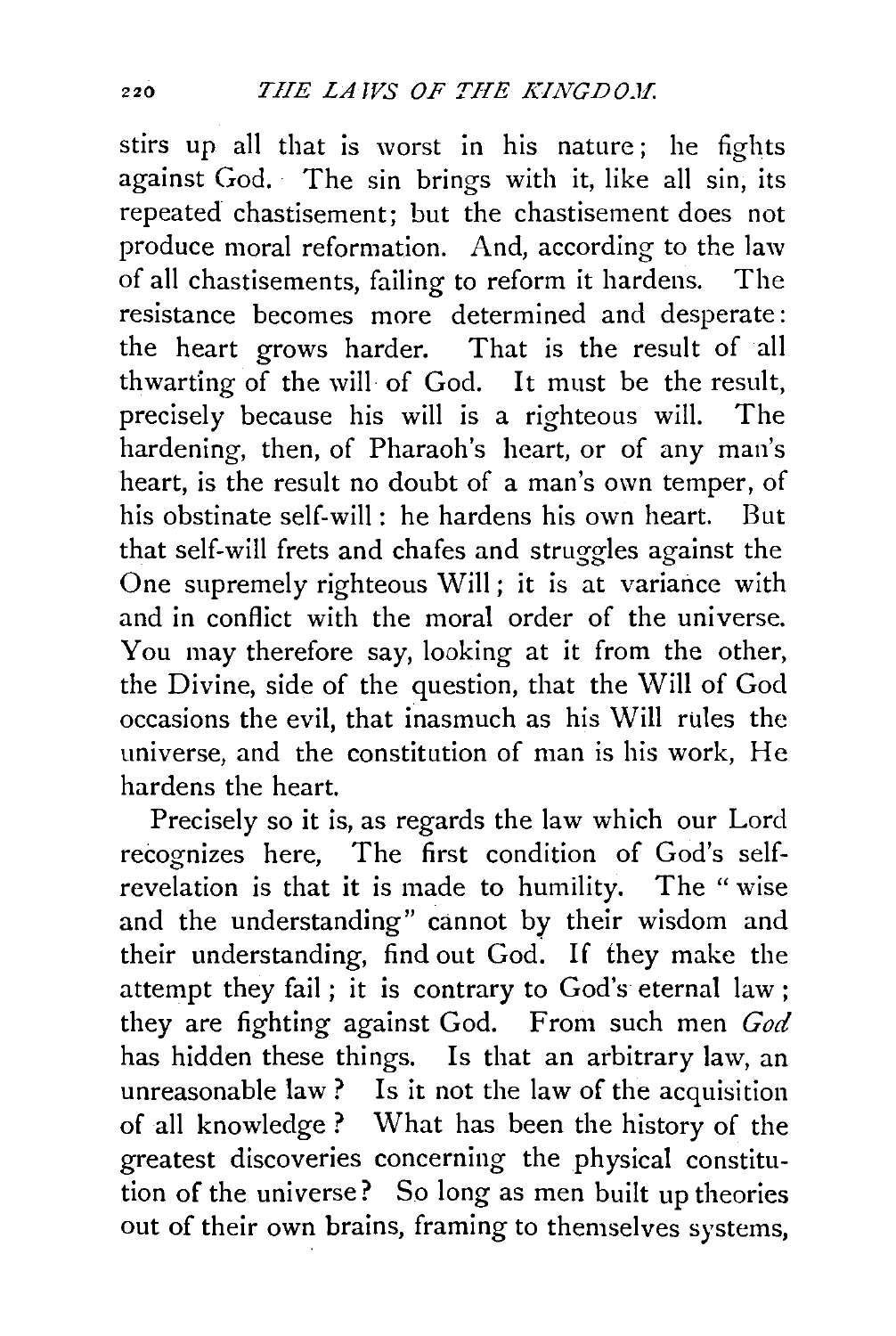and conjecturing what the universe *ought to be* according to their own conceptions, they failed utterly to comprehend the beauty and harmony of the world, and their theories were false and worthless. When they sat down with patient reverence to study what the world really was,—seeking with humility to ascertain what God had wrought, instead of presumptuously affirming what ought to be the fashion of the universe; learning, instead of assuming to teach; confessing ignorance, instead of asserting knowledge,—then their patience and their humility received their due reward. Magnificent discoveries crowned their labours. God revealed to these " babes " the mystery and the glory of the world, which He had hid from the" wise and prudent."

The law of the spiritual world, as here announced, is precisely the same. Humility here, too, is the gate of knowledge. This is here still more emphatically true, because pride is at the root of man's moral perversion: he fell by listening to the tempter's lie, "Ye shall be as God;" he can only be restored by the acknowledgment of his error; he must have the heart and temper of a child. It is the first condition of knowledge; it is the first law of the kingdom. God reveals Himself to babes, to the unprejudiced, the candid, the simple, the teachable, to those who are ready to place themselves in the seat of learners, and to be fools that they may be wise. And our Lord gratefully recognizes here the wisdom of the law which He beheld written in letters of light over the portals of his kingdom : " Except ye be converted, and become as little children, ye shall in no wise enter therein."

And whether we say that the wise and the under-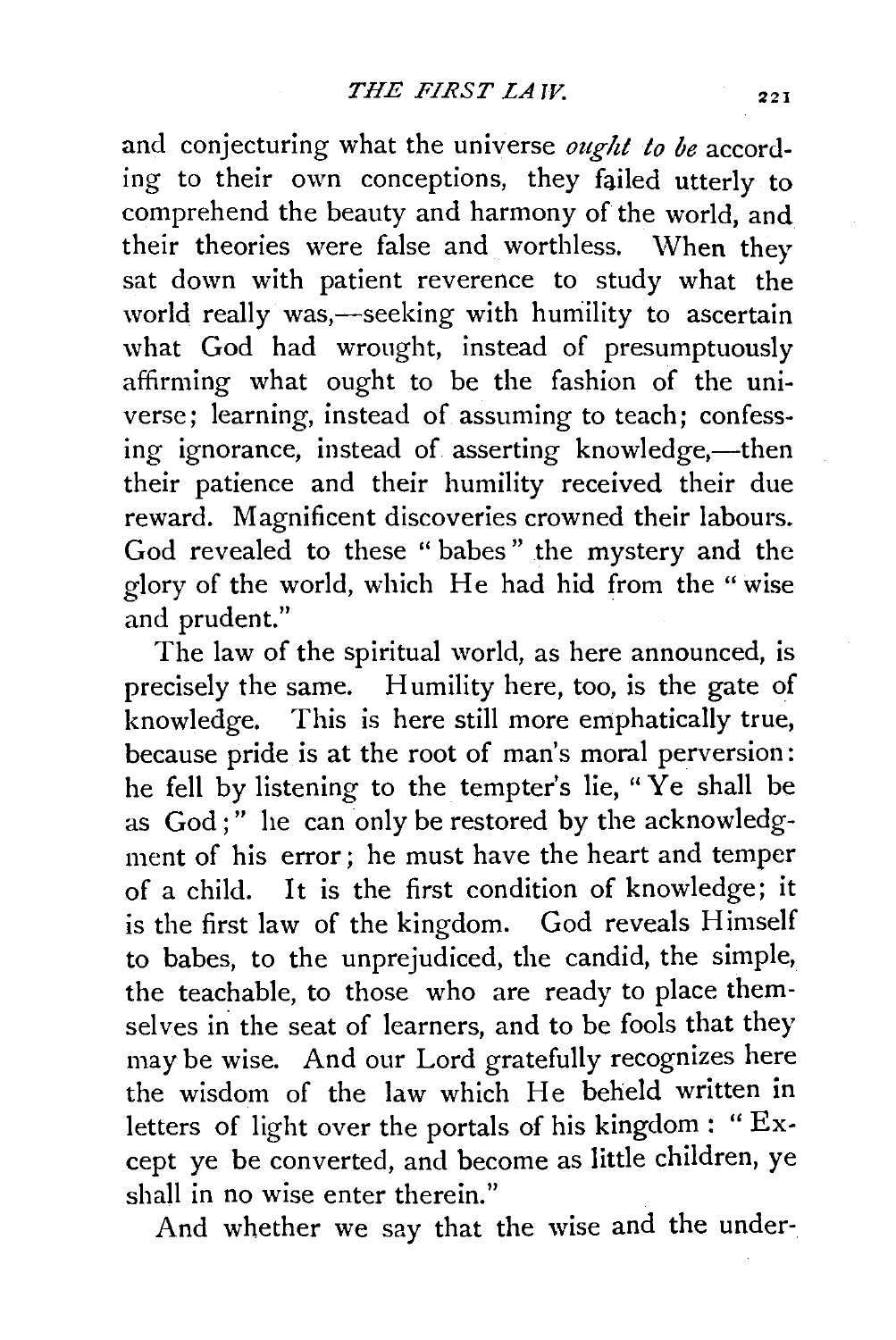standing in their arrogance cannot discern God-have "hid these things" from themselves-or whether we say, God has so ordered the world and man's nature that God reveals Himself only to the humble, and therefore has "hid these things from the wise and understanding," the statement is equally true, and his hiding is no part of an arbitrary election, but the necessary result of his eternal wisdom and righteousness.

This is the great law of the kingdom. He who would enter therein must enter as a child; he must enter not indeed by abdicating his intellect, but by putting his intellect in its right place. Would we have it otherwise ? \Vould we have it left to the exercise of man's intellectual powers to find out God, and to determine for himself the nature and the limits of revelation ? Shall it be the privilege of the great discoverer, or of the wise philosopher, to tell the world what they are to believe ?. I say nothing of the imperfection of the human mind, or of the terrible moral perversion of the human heart, which must cloud man's thoughts of God and drive him, as it has driven him in all ages, to make a god the creature of his own baseness, his own imperfection, his own lusts and passions, his own sin. I say nothing of the arrogance of the human intellect, which has ever held the key of knowledge, only to admit the few *elite* within its charmed circle. But would we have this honour put upon man's intellect? Would we have this the sign and evidence of its greatness that it shall need no help from above, that it shall be self-sufficing, that religion, like philosophy, or art, or science, shall spring from the brain of man? What, then, will become of the poor, the simple, and the suffering ? What will